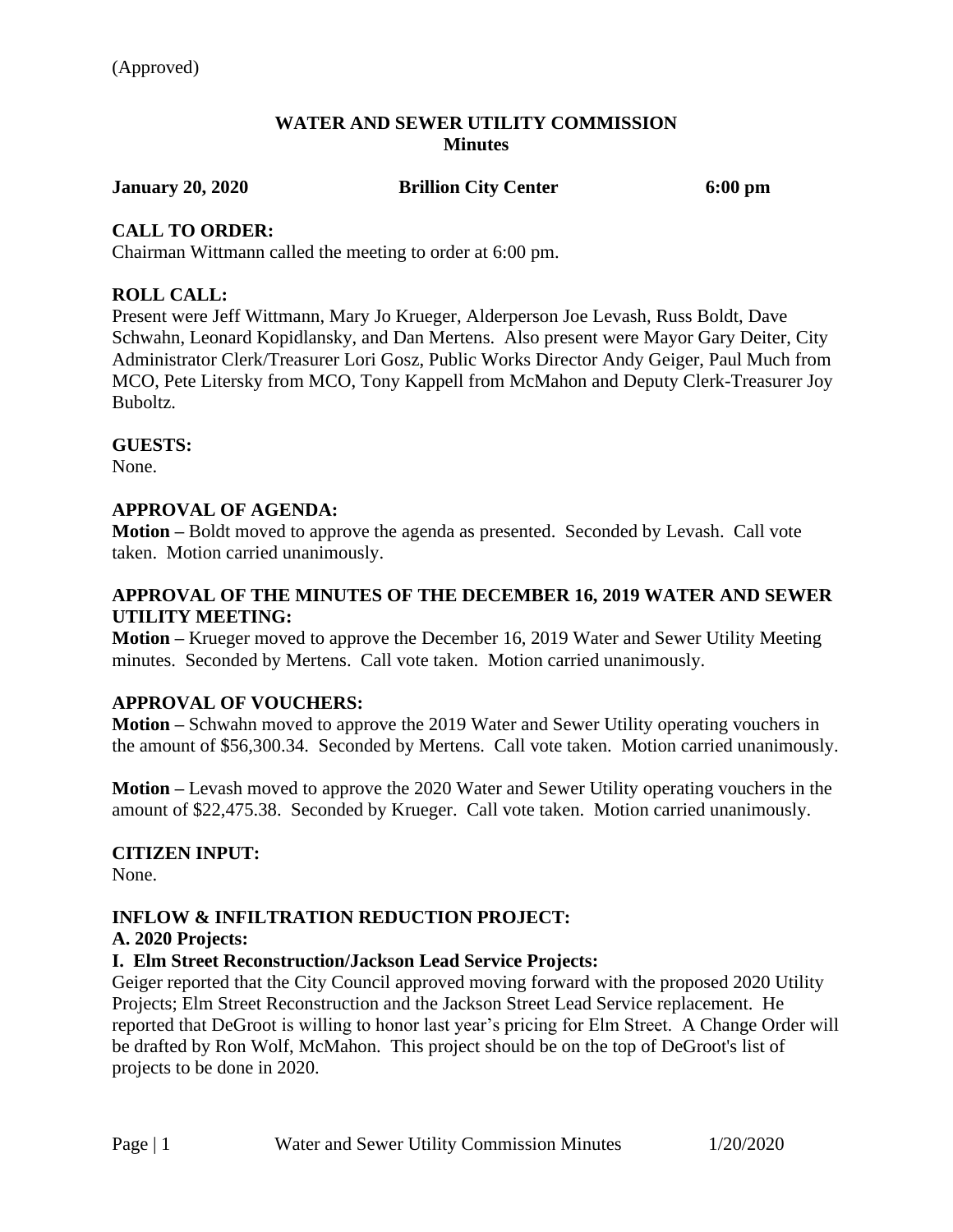Geiger reported that the first round of lead sampling test was done and the results came back favorable. A second round of lead sampling will be done soon and if those results come back good we should be taken off the list of required lead sampling testing. Geiger stated he wants to continue replacing lead water lines in the City even if the second round of testing comes back good.

Levash asked when the property owners, affected by these two (2) projects, will be notified of these projects. Geiger stated the affect property owners will be send letters in early part of February.

# **MCO REPORT:**

#### **A. Monthly Superintendent Report/Update:**

Litersky reviewed his Monthly Report. He reported that two (2) furnaces have been replaced; RAS building and at the Main Street Well. They also needed to replace the spent back wash pump. This replacement was considered an emergency replacement.

Litersky reported that one (1) of the blowers at the WWTP is no longer working. This blower won't be repaired until needed.

Litersky commented on the flushing of a hydrant by Professional Plating and the flushing of a hydrant in front of the high school.

Litersky informed the Commission of a water complaint he received from Mark Kuchenbecker's business at 910 W. Ryan Street. Kuchenbecker stated he received two (2) complaints on the City's water. Litersky explained the steps he took to test the water from that building. Nothing out of the ordinary was found. This will be monitored.

# **ENGINEER'S REPORT:**

# **A. Water Main Loop:**

Kappell presented to the Commission two (2) options for a water main loop for the west side of the City. The north loop option would be from Hacker Road to Northway Drive (via Binsfeld property). The south loop option would be from Carstens Drive to Northway Drive (via property in the City). There is also a segment from 10/HR to Achievement Drive which would also be a part of either chosen loop option. The cost for the north loop option is \$572,195 and the cost for the south loop option is \$481,325.

Geiger stated he doesn't see the City being able to get across the Binsfeld property. He suggested the south loop option. With this option, the City might be able to acquire some water and sewer users.

Levash asked with this water main loop are we gaining much. Geiger stated the City might be avoiding potential problems. We might not gain any new customers right away, but it would be a feasible option for possible development in the future. He stated that to the north and east of the City would be favorable development areas for the City to grow to.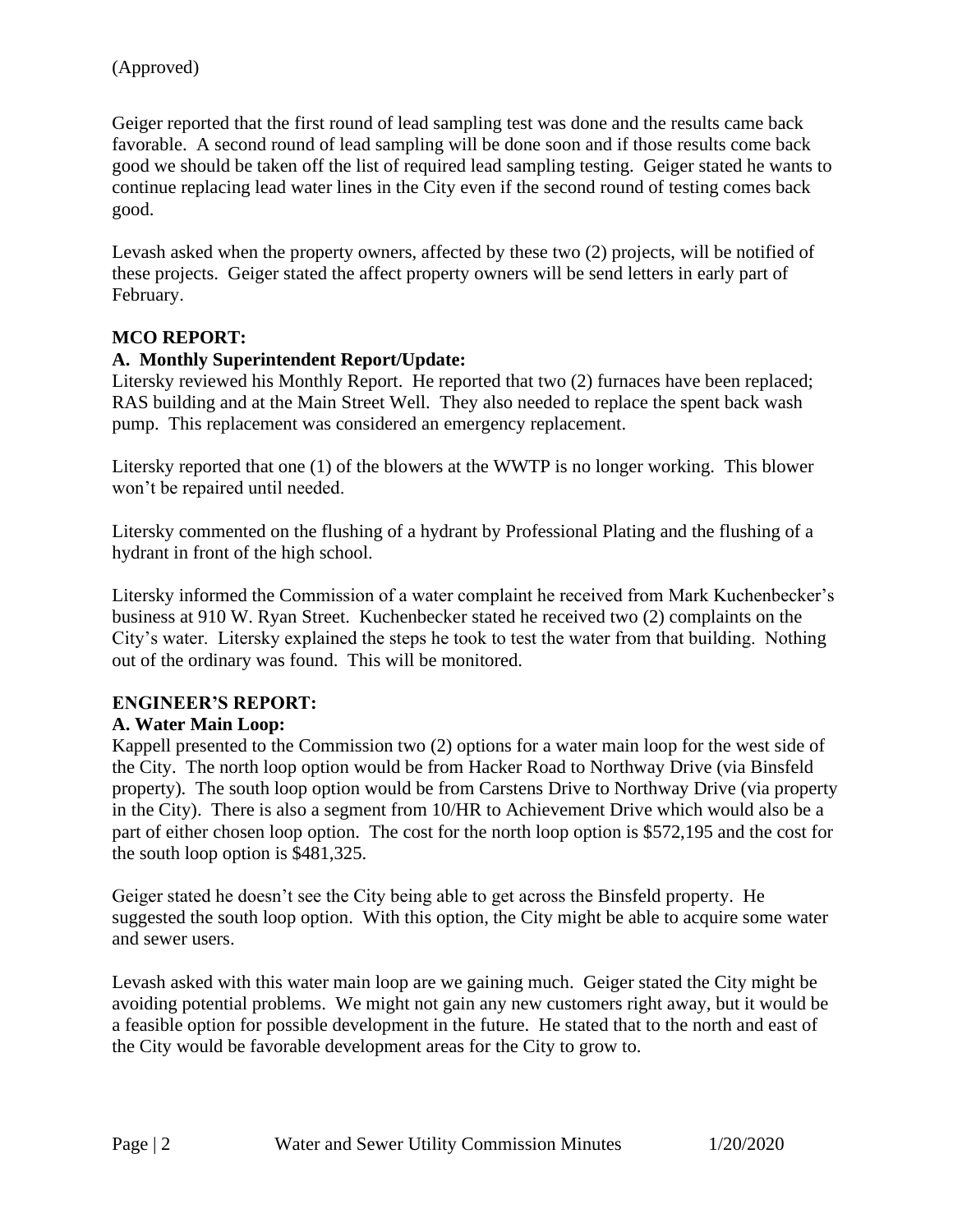Kopidlansky stated he thought in the past it was mentioned that there could be a water pressure issue with going to the north of the City for development. A water tower maybe needed there. He suggested investigating this concern. Kopidlansky asked if there is a contingency plan in place. Litersky stated with Hietpas Construction nearby most issues are taken care of fairly quick.

Discussion followed.

Wittmann suggested looking at the ductile and maybe look at replacing the mains in that area and suggested obtaining a cost on that.

### **B. Noncompliance Report for Overflows at WWTF:**

Kappell reported that he hasn't received a formal response at this time. He submitted proposed modifications to the DNR on December  $7<sup>th</sup>$  and is waiting for their approval.

#### **C. Annual Chloride Report:**

Kappell reported that he submitted the City's Annual Chloride Report on December 31<sup>st</sup>. He noted that the effluent chloride concentration appears to be trending downward somewhat. He also noted that there was a spike in chlorides in March 2019 which could have come from snow melt or road salts run off. A chloride spike happened in March of 2018 also.

Kappell reported on the efficiency at the Wells. Litersky reported that the resin is going well for our numbers.

Kappell is looking at areas to use the brine from the Wastewater Treatment Plant. He noted that this type of brine is very diluted. He will continue to look at the use of brine for the next three (3) years, since it is part of the Annual Chloride Report.

# **CHAIRMAN:**

No report.

# **PUBLIC WORKS DIRECTOR:**

#### **A. Well #5 Generator:**

Geiger stated that the generator at Well #5 has been switched out and vibration on the module is still there. The yearly preventive maintenance on this generator is due. The generator is not starting and they will need to find out why it is not starting. Krueger asked is the work being done on this generator falls under warranty. Geiger noted that at this time the Utility has not been charged for it.

Geiger stated we need to first of all find out why the generator is not starting and then find out why the vibration is still occurring.

#### **B. Commercial User Survey:**

Geiger reported that the surveys have been given to Kappell to compile the results.

#### **CITY ADMINISTRATOR/CITY CLERK/TREASURER:**